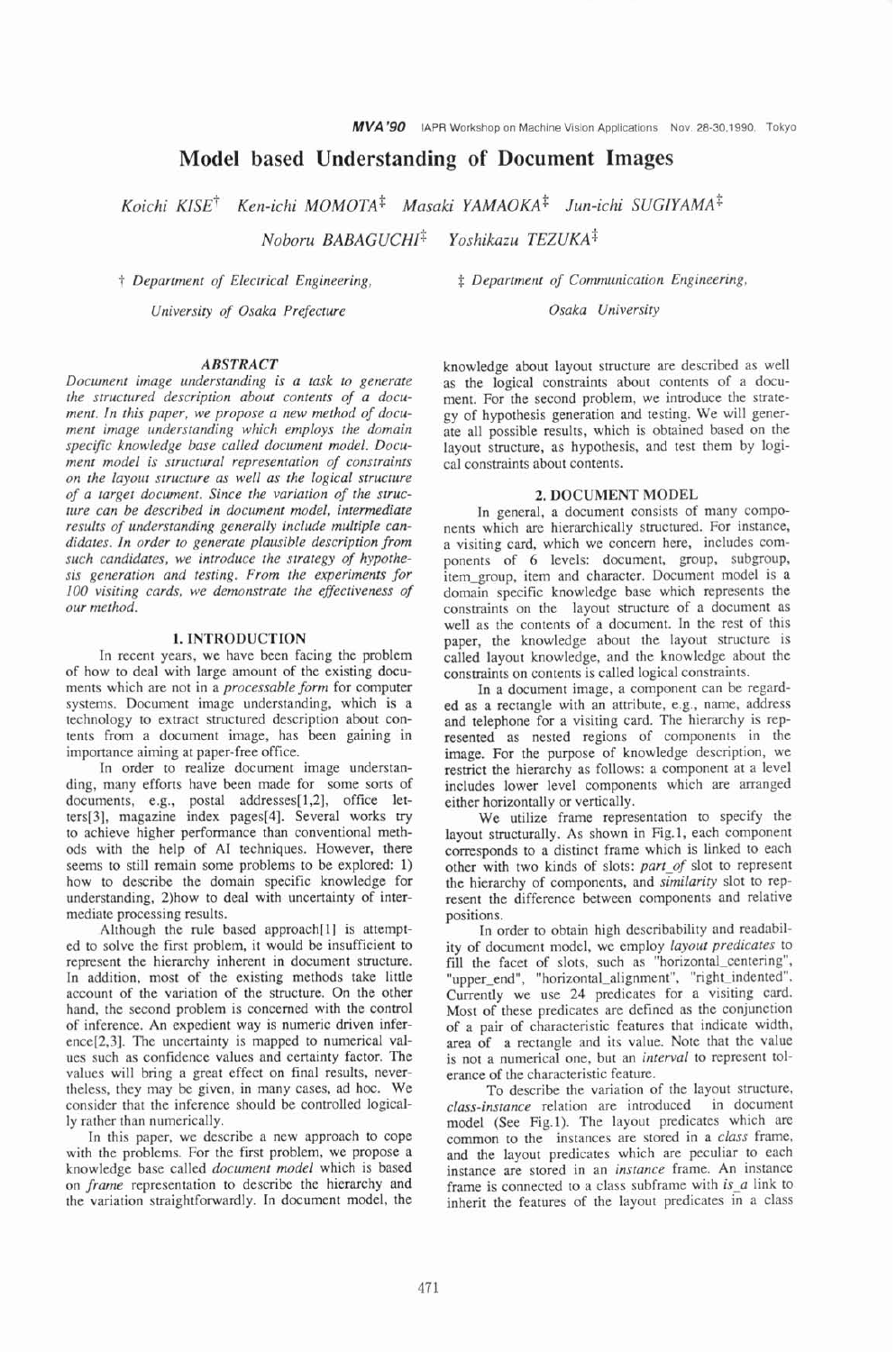

frame.

As the logical constraints, a relation between words in two items **are** described as consistent or inconsistent. For example, it is inconsistent that " $\forall t \not\in \mathcal{F}$ " (president) and "研究員" (researcher) exist in two title items. In case the consistency relation is described, the relation between words which has no description is viewed as inconsistent. This knowledge is also described in a similarity slot.

# **3. HYPOTHESIS GENERATION**

At the hypothesis generation, our system tries to generate candidates of components described in document model using the layout knowledge. To avoid rejecting correctly extracted components, multiple candidates of components will be accepted as hypotheses. These hypotheses are generated by layout structure analysis, character segmentation and recognition. In the following, we present the method of layout structure analysis precisely. For the details of character segmentation and recognition, see **[5].** 

The input to layout structure analysis is the basic rectangles generated by recursive projection of a document image. Since these rectangles are smaller than any other regions of components, layout structure analysis can be viewed as both merging basic rectangles to generate a component region and assigning an appropriate attribute to it.

Layout structure analysis is the recursive processing guided by the part-of relation between components. After all possible components are extracted at a certain level, next target components at their lower level will be extracted based on the extracted component. The extracted component is called *base* for the components at a lower level.

The processing at each level begins with the col-

lection of basic rectangles included in a target base. Since the components included in the base are arranged vertically(horizontaIly), the basic rectangles can be merged horizontally(vertica1ly). For convenience, we assume that the rectangles should be arranged vertically.

Focusing on the rectangle **x** which is located on the top of the base region, a set of components  $[f_1, f_2,$ ...I whose element may include **x** can be constructed by refemng the descriptions of frames at the target level. In case there is no variation in the layout structure, only one component may be selected.

Candidates of a component can be generated in the top-down manner as follows: 1) assume one component  $f_i$  in the set, 2)generate the regions by merging rectangles downward from **x,** and assign the attribute of  $f_i$  to the region. Note that the generated candidates should satisfy all of the layout predicates in the frame for  $f_i$ . Since the layout predicates includes the interval values for the features, multiple candidates **are** generally obtained.

In order to generate the rest of components included in the base, we select one of the candidates as an assumption, and then regard the rectangle which is adjecent to the region of the assumption as **x.** Based on the rectangle **x,** the next candidates of a component can be generated in the same manner mentioned above. This processing is continued until no rectangle remains in the base region.

If all of the rectangles are included in assumptions, the set of the assumptions are called hypothesis. After the hypothesis is obtained, backtracking is entailed to generate other hypotheses. In case no candidate can be obtained at any stage of the processing, backtracking is also entailed to select the alternative assumption.

In general, multiple hypotheses may be obtained from a base. It can be represented as follows:

| $b \Rightarrow \{h_1, h_2, \ldots\}$ | (1) |
|--------------------------------------|-----|
|                                      |     |

| $h_i = c_{i1}$ and $c_{i2}$ and $c_{i3}$ | (2) |
|------------------------------------------|-----|
|------------------------------------------|-----|

where  $b$ ,  $h_i$  and  $c_{ij}$  denote a base, a hypothesis and a candidate of a component, respectively. The Eqs. (I), (2) indicate that: (1) a set of mutually inconsistent hypotheses is generated from a base, (2) a hypothesis is represented as the conjunction of candidates.

# **4. HYPOTHESIS TESTING**

At the hypothesis testing, our system tests the hypothesis through generation of feasible contents of the components. A description about contents of an item are generated by word sequence recognition to test item candidates individually. Subsequently these descriptions are grouped to generate descriptions about contents for the upper level components. The newly generated descriptions are checked by logical constraint satisfaction to test the candidates at an upper level.

# **Word sequence recognition**

Contents of an item can be considered as a consistent word sequence. To represent it, we employ **con***nectivity* between words. A word P is *connectable* to a word  $Q$  if a concatenated sequence  $PQ$  is admissible in an item. This information is stored in a word dictionary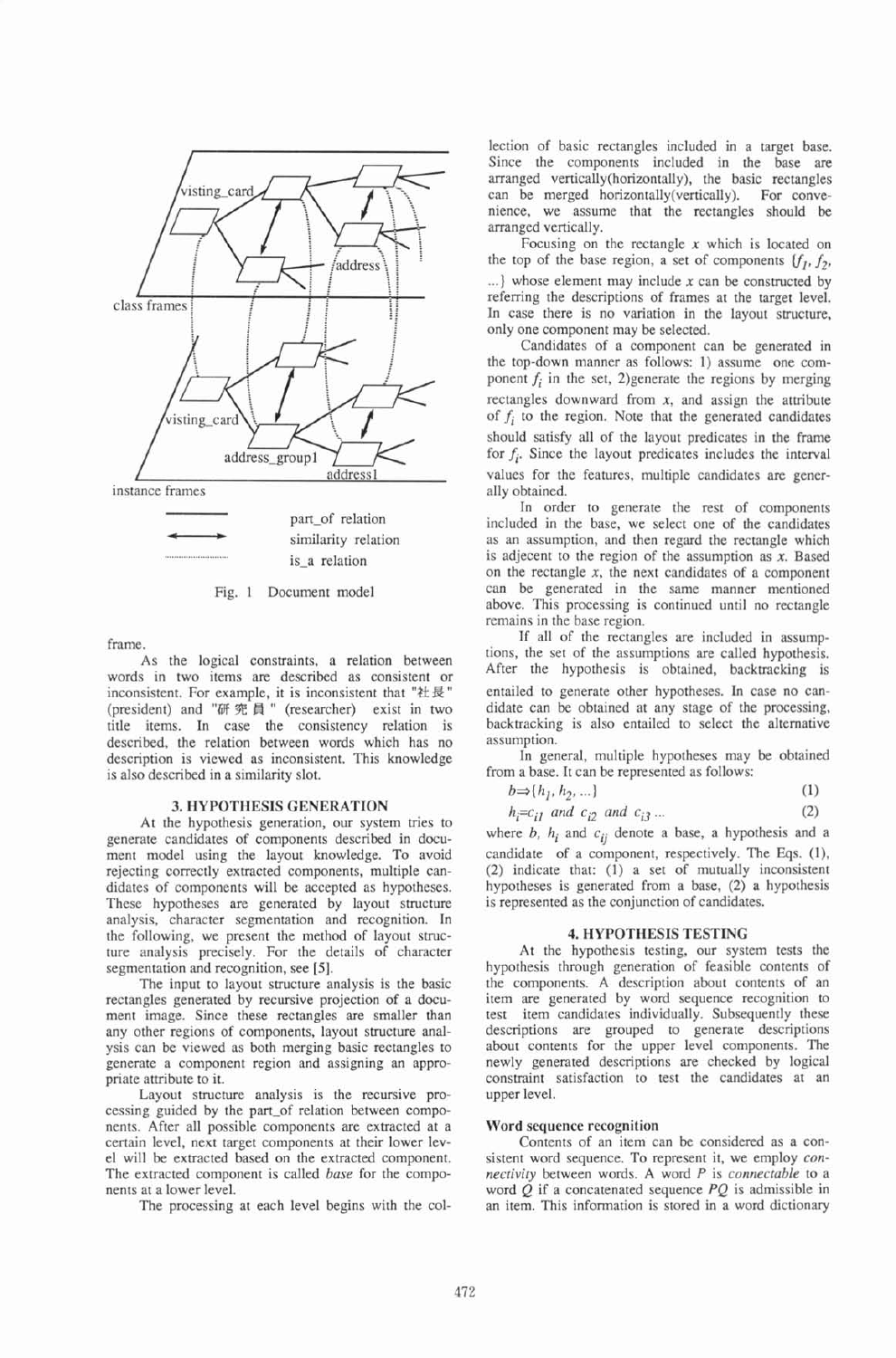which is made for each item.

The input to word sequence recognition is both item and character candidates. Since an item candidate has its attribute to select an appropriate word dictionary, a word sequence can be recognized in a top down manner. This enables us to reduce the number of dictionary words to be matched.

In order to deal with multiple candidates of character regions, we utilize directed acyclic graph structure whose nodes and arcs represent character regions with candidate categories, and the reading order of characters, respectively. To obtain an appropriate word sequence even if the region of an item candidate is incorrect, the starting point of a word sequence is assumed from the top node to the bottom. A word sequence is generated in such a way that the graph is traversed to match words in the depth-first manner. In order to reduce the search space, only the dictionary words which are connectable to the formerly matched word are used for matching. The generated word sequence can be regarded as the description about contents of the item.

Testing a hypothesis for the items is also achieved through word sequence recognition. In case that no word sequence is generated, item candidate can be determined to be inconsistent. Thus a hypothesis which includes such an item candidate is also inconsistent by Eq.(2). If the region of a word sequence is different from that of an item candidate, the region of a word sequence is regarded as an appropriate region. In most cases, multiple word sequences are obtained from an item candidate.

# **Logical constraint satisfaction**

In order to test an upper level candidates, a description about contents of an upper level component is generated based on that of an item. The processing is guided by the history of hypothesis generation stored in the forms of Eq. $(1)$ , $(2)$ , and continued up to a document level in the reverse order of hypothesis generation.

A candidate *cii* in Eq. (2) generally has a set of mutual inconsistent descriptions  $D_{ij} = \{d_{ijl}, d_{ij2}, ... \}$ . At the beginning of logical constraint satisfaction,  $c_{ij}$  and  $d_{ijk}$  correspond to an item candidate and a word sequence, respectively. In order to generate the description about contents of the base *b,* the descripion  $d_{ijk}$  should be selected from the  $D_{ij}$  for all item candidates that belong to the hypothesis  $h_i$ .

The newly generated description, which represents the contents of the base, can be described as follows:

 $d_{base} = d_{i1k}$  and  $d_{i2l}$  and ...

where  $d_{ijk}$  should be mutually consistent. To verify the consistency of the generated description, logical constraints in document model are checked for each pair of descriptions  $(d_{ijk}$ ,  $d_{ilm}$ ) in  $d_{base}$ . If  $d_{base}$  includes an inconsistent pair, it is determined to be inconsistent.

Testing a hypothesis is also achieved through generation of the description. In case the hypothesis *hi*  has no consistent  $d_{base}$ , it turns out to be inconsistent. Moreover, if the base *b* has no consistent description, it should be rejected. In most cases, the multiple consistent descriptions are generated for the base *b*.

In case multiple descriptions are obtained at the document level, the most plausible contents is selected based on the average of similarity values for characters.

#### **5. EXPERIMENTAL RESULTS**

To verify the performance of our method, experiments were conducted for 100 samples of visiting card images. The results are shown in Table 1 and 2.

### **Hypothesis generation**

The performance of hypothesis generation is measured by both the average number of generated candidates and the reliability rate. The reliability rate is defined as follows:

[No. of components included in the candidates] 1 - [No. of components]

Note that a high reliability rate accompanied with a small average number of candidates suggests high performance. For the group level, the reliability rate of 100% was obtained, since the layout for groups includes no variation. For the subgroup and item-group level, some components in address group were not included in the candidates. This is due to irregular variation of the layout structure which is beyond the knowledge description.

For the item level, the candidates did not inlcude 12 items. Most of the errors are also caused by the irregular variation. Note that almost all the items in the erroneously extracted item-groups were correctly extracted, because the regions of the itemgroups include the correct regions of items.

For character level, 98.8% of character regions and 94.2% of its attributes were included in the candidates. One of the major cause of failures is the distortion of small characters resulting from low resolution of scanning. Another cause is the existence of designed characters in organization items. This is because we could take no account of them in making the dictionary for character recognition. In order to show the ability of character recognition alone, we measured the correct recognition rate; only 78.7% of characters were correctly recognized.

Table 1 Results of hypothesis generation and testing

|            |                      | Generation                |     |                     | Testing                          |       |       |
|------------|----------------------|---------------------------|-----|---------------------|----------------------------------|-------|-------|
| Level      | No. of<br>components | Ave, no, of<br>candidates |     | Reliability<br>rate | Extraction rate<br>of components |       |       |
| document   | 100                  |                           |     |                     |                                  |       |       |
| group      | 300                  | 1.0                       |     | 100%                | 99.0%                            |       |       |
| subgroup   | 667                  | 2.1                       |     | 98.2%               | 99.6%                            |       |       |
| item group | 170                  | 3.9                       |     |                     |                                  | 95.3% | 95.3% |
| item       | 947                  | 10.2                      |     | 99.8%               | 90.4%                            |       |       |
| character  | 8811                 | Region                    | 1.3 | 98.8%               | 93.0%                            |       |       |
|            |                      | 8.3<br>Category           |     | 94.2%               |                                  |       |       |